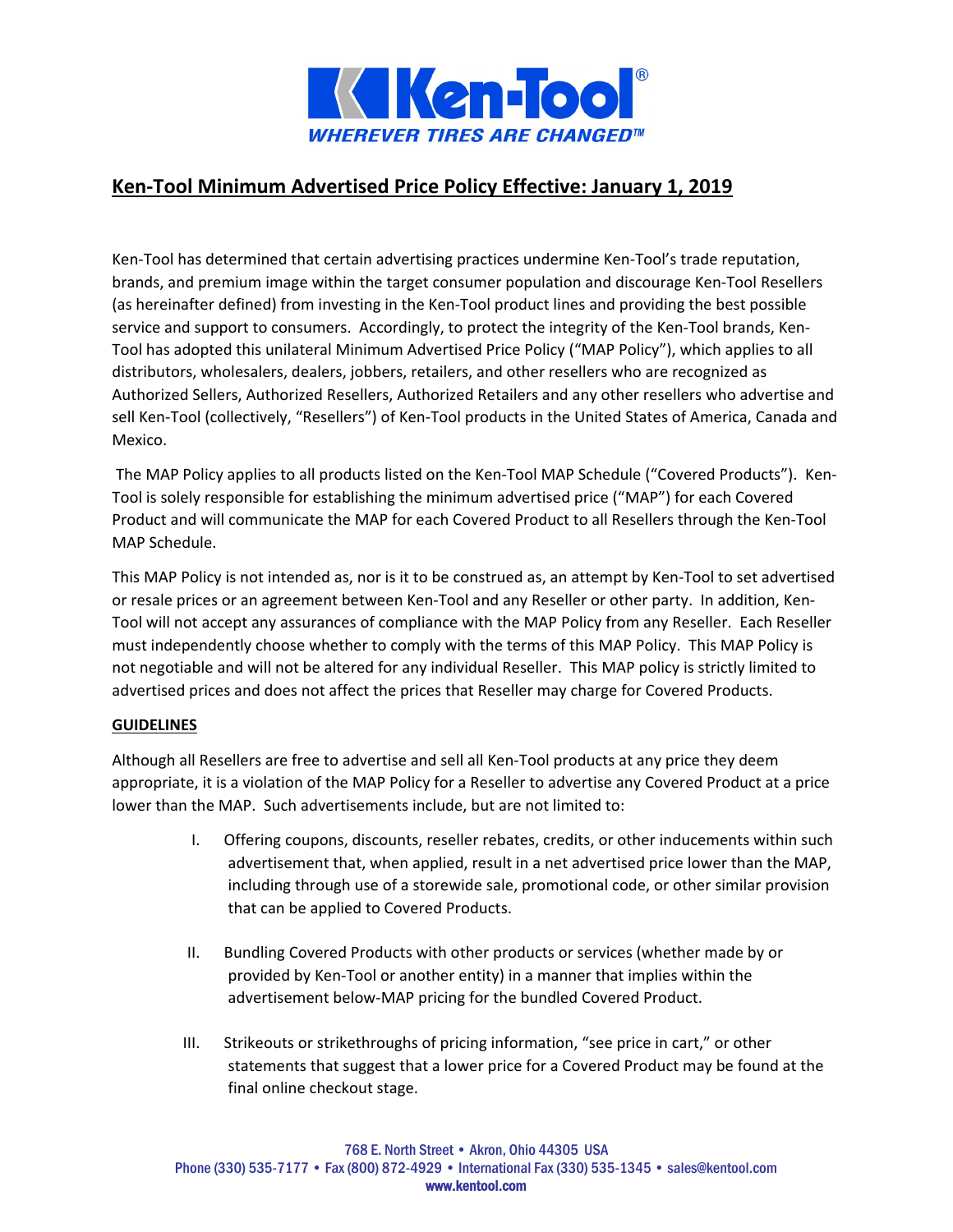

Direct or indirect attempts to circumvent this Map Policy also violate this MAP Policy; however, it is not a violation to advertise that a customer may "call for price," "text for price," or "email for price" as long as no price is listed and no automated call, text message, or "bounce‐back" email is used in response. Additionally, offering free shipping, 0% holiday tax promotion, or free financing is not a violation of this MAP Policy.

For purposes of this MAP Policy, the terms "advertise" and "advertisement" include all promotional or pricing information displayed via any type of media, including, but not limited to, newspapers, catalogs, magazines, flyers, brochures, television, radio ads, billboards, signage (except signs displayed within a brick‐and‐mortar selling location), websites, blogs, social media, affiliate marketing networks/comparison shopping engines, Reseller‐initiated text messages or emails to customers or prospective customers, mobile/smart phone applications, banner ads, online product ads, paid search ads, pay‐per‐click ads, display ads, mobile ads, product listing ads, sponsored links, ads in any other media in a digital format that is communicated or conveyed via the Internet, and any other marketing or promotional materials, whether displayed online or through broadcast or other media.

Notwithstanding the foregoing, pricing information displayed at the final online checkout stage of a transaction is not considered "advertising" under this MAP Policy. The "final online checkout stage" is the stage when the Covered Product is put into a shopping cart that contains the customer's name, shipping address, email address, and payment information. Pricing information in the "shopping cart" or "checkout" stages must be obscured technically so that it is not retrievable by shopping and pricing engines, and not displayed on search page results within the Reseller's own website.

# **ENFORCEMENT**

**First Violation:** Ken‐Tool will notify the violator that they are in violation of this policy. This notification will stipulate that they are expected to conform to the policy within 5 business days.

**Second Violation:** Ken‐Tool will notify the violator that they are still in violation of or have again violated the policy. This notification will stipulate that they are expected to conform to the policy within 5 business days. Should the violator not conform within that time period, Ken-Tool will refuse any and all purchase orders and suspend Ken‐Tool products shipments until all violations have been corrected.

**Third Violation:** Ken‐Tool will notify the violator that they are again in violation of the policy. This notification will stipulate that they are expected to conform to the policy within 5 business days. Should the violator not conform within that time period, Ken-Tool will refuse any purchase orders and suspend any shipment of any and all orders for minimum period of 10 business days from once the company is in compliance. The customer in question will confirm their commitment in writing to adherence of the Ken‐Tool MAP policy as well prior to their reinstatement.

**Fourth Violation:** Upon notification of a fourth violation Ken‐Tool, may at its discretion exercise its right to terminate sales activities with the offending party. The privilege of using any Ken‐Tool copyrighted material, including photographs, in any form on the violator's web site will automatically be revoked. Further use of these materials will be viewed as a violation of Ken‐Tool's proprietary and intellectual property rights. The violator will receive a Cease & Desist letter to this effect and a similar Cease & Desist letter will be sent to the violator's Internet Service Provider demanding that they remove the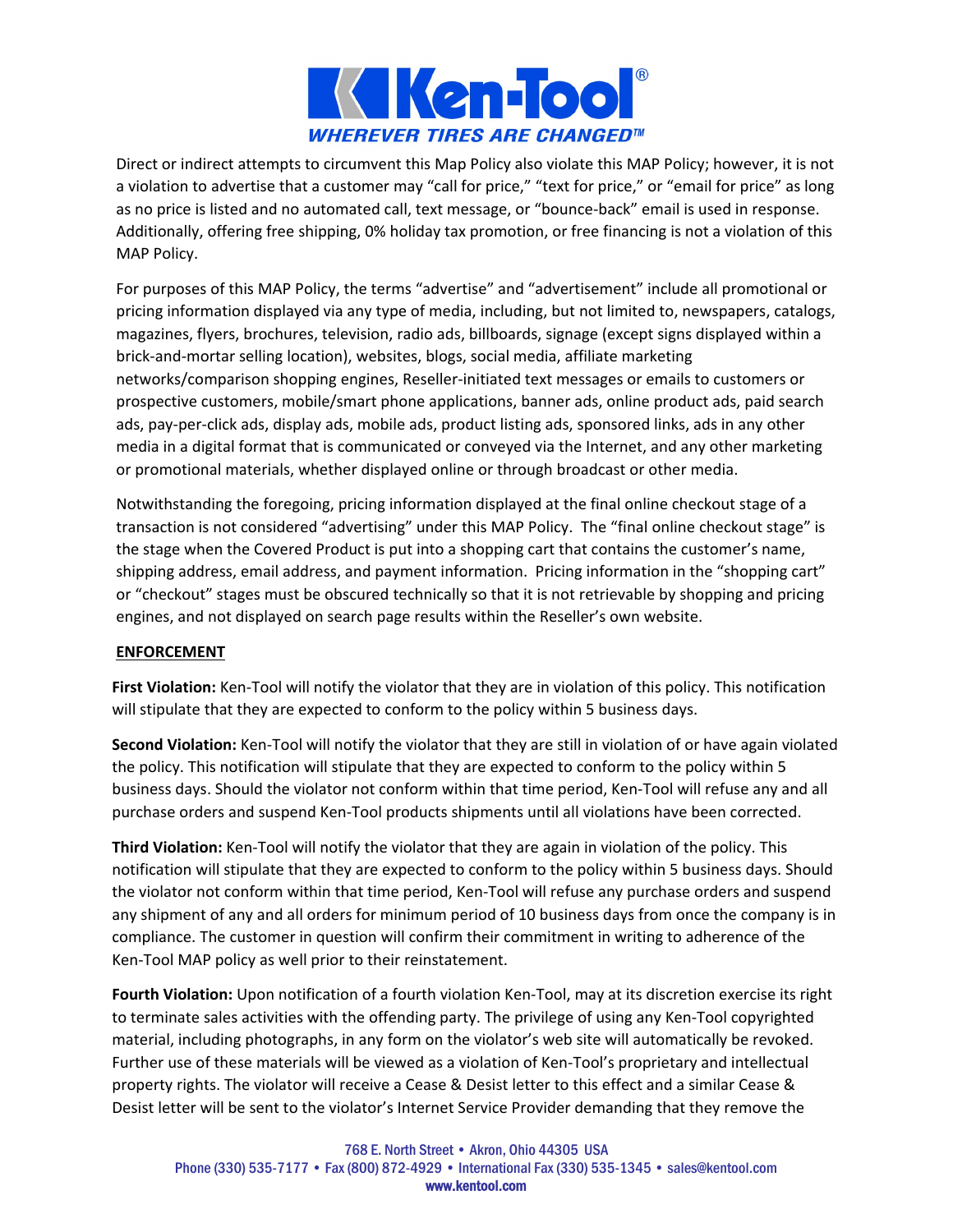

copyrighted and proprietary materials from the site. A period of 5 business days will be allowed for the removal of these materials after which Ken‐Tool may, at its discretion, choose to pursue legal action for violation of its copyright and proprietary material rights. The violator will not be permitted to resume use of the copyrighted material and proprietary material until they receive express, written consent from Ken‐Tool.

Although Ken‐Tool is not directing any Reseller to require that its customers comply with the MAP Policy, a violation of the MAP Policy by any such third party will constitute a violation by the Reseller.

# GENERAL TERMS

1. The MAP Policy will be enforced by Ken‐Tool in its sole discretion and without notice. Resellers have no right to enforce the MAP Policy.

2. No Ken‐Tool employee, vendor, supplier, or sales representative is authorized to, nor shall they, modify, interpret, or grant exceptions to this MAP Policy; solicit or obtain the agreement of any person to this MAP Policy; or otherwise discuss any aspect of this MAP Policy with any Reseller, including that Reseller's or any other Reseller's compliance with the terms of the MAP Policy.

3. Any questions concerning the MAP Policy must be submitted in writing and directed to Ken-Tool's MAP Administrator at MAPadmin@kentool.com

4. Ken‐Tool reserves the right to unilaterally modify, change, suspend, terminate, reinstate, or update the MAP Policy at any time with advance notice in its sole discretion. Ken‐Tool shall make any such modifications available to all Resellers.

# **KEN‐TOOL MAP SCHEDULE ("Scheduled Products")**

| Part   |                                                 |            |          |
|--------|-------------------------------------------------|------------|----------|
| Number | Product                                         | <b>MAP</b> |          |
| 29980  | reCore TPMS Sensor System Saver                 | \$         | 169.00   |
| 29981  | reCore TPMS 25 pc refill                        |            | 169.00   |
| 29999  | VALVECAPPER PRO - BLUE - 1 PC                   |            | 10.55    |
| 29999M | VALVECAPPERPRO - BLUE - 25 TOOL MERCHANDISER    | \$         | 239.00   |
| 30606  | PRO CHROME LUG NUT COVER RMVR                   | \$         | 43.20    |
| 30609  | TX9 BUDD NUT WRENCH                             |            | 19.65    |
| 30630  | Pilot Sleeve Zip Tool                           | \$         | 39.95    |
| 30631  | Pilot Sleeve 6 pack                             |            | 17.95    |
| 30632  | Pilot Sleeve bucket 100                         |            | 299.00   |
| 30633  | Pilot Sleeve bucket 1000                        | \$         | 2,990.00 |
| 32116  | T16A 16 MOTORCYCLE TIRE IRON - PAINTED, LABELED |            | 18.25    |
| 32117  | T16C 1 PR 16 MOTORCYCLE TIRE IRON               | \$         | 34.60    |
| 32119  | T19 STRGHT SNGL-END TIRE MNT/DMT                |            | 28.99    |
| 32120  | T20 CURVED SINGLE-END TIRE MOUNT/DE             |            | 28.99    |
| 32121  | T21R DROP-CENTER SINGLE-END TIRE MO             |            | 21.50    |
| 32129  | INDUSTRIAL WHEEL LOCK-RING TOOL SET             |            | 235.00   |